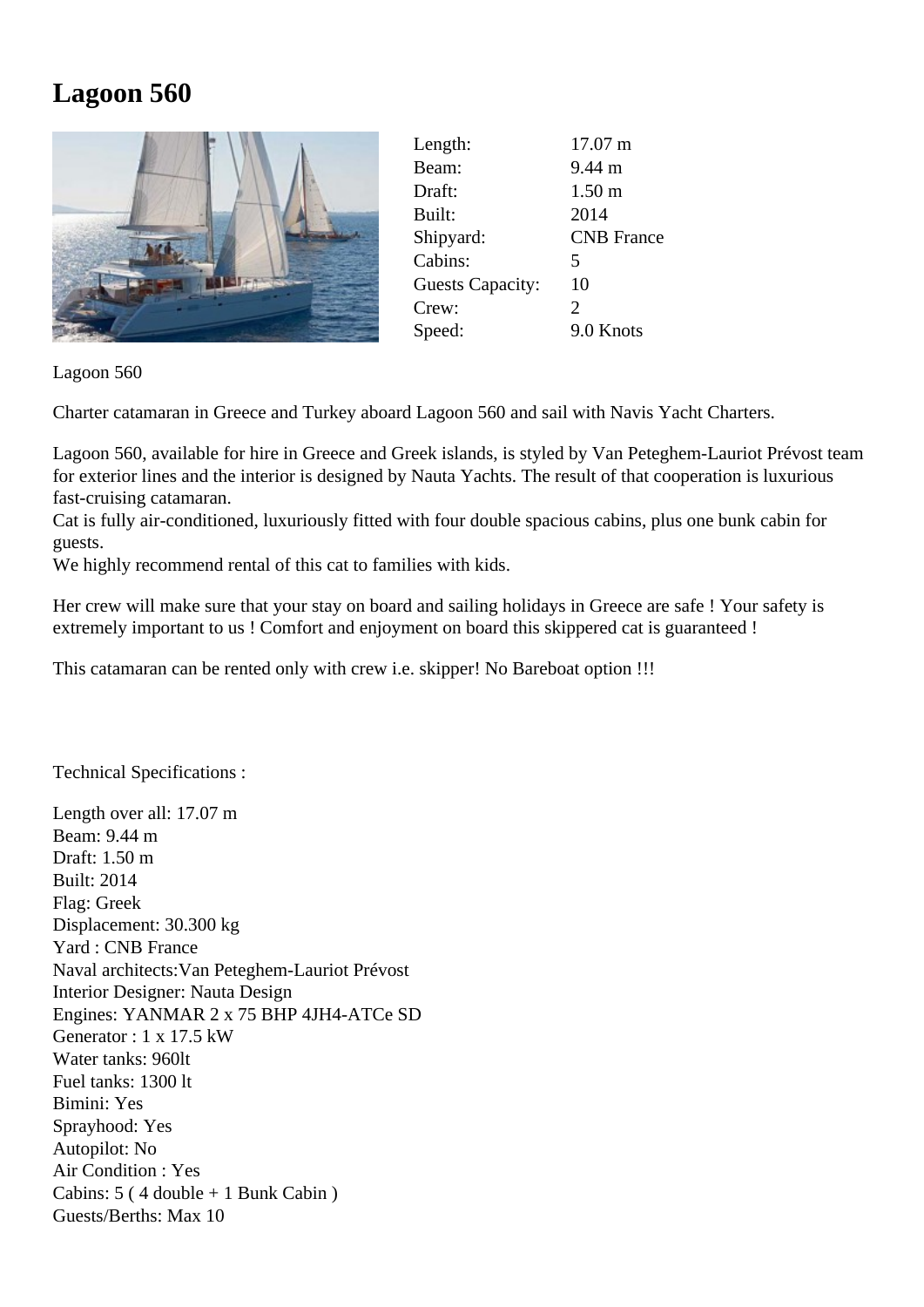Crew: 2

Tender lift hydraulic platform Water maker 280 l/h Radio/CD/MP3 player + loudspeakers in saloon, cockpit & flybridge, remote controlled LCD TV in saloon Dishwasher, Washer/dryer Microwave oven with grill

Anchor container: El. anchor wich , Bower anchor , Stern anchor rope , Chain Engine room: Battery charger , Engine battery , Service battery

Kitchen and cabins: Oven, Sink, El. refrigerator, Sheets, Dishes, Blankets, Hot water, Pilows & covers, Towels, Gas stove

Moorings: deck & locker: Ropes, Second anchor, Long 50 m , Short 10 m , Medium 30 m

On-Deck: Fenders , Radar reflector, Windex, Gangway, Full batten main sail, Cockpit table, Bildge pump / manual , Outboard engine , Compass , Speedometer + echo sounder , Bimini true , Steering wheel , Wind direction indicator / el , Deck Shower true, Dinghy

Saloon: Nav-set Fire extinguisher, Boat documents, Pocket lamp, VHF radio, Fog horn, Baromether / termomether, Instruction books, Socket 12 V , GPS chartplotter, Binoculars, Life belts, Bouy light , Socket 220 V, Hand reflector 12 V, Nautical guides, CD player, First aid kit, Navigation charters 1+2 , Signal rockets , Extension cord

Stern locker: Dinghy pump, Schore connection 220V, Bildge pump lever, Bucket with rope, OarsoilMotor Brush and spunge, Fuel funnel, Gas bottles, Water-hose, Boat Hook, Fuel canister Toilet: Shower, Shower drain pum, Brushes, Toilet pumps, Hot water

Tools & spare parts: Impeller for cold water pump , Insulating tape, spare batteries, Chair for mast, Tool box, Dinghy repair kit, Winch handles

Photos of Lagoon 560: Mr.Nicolas Claris

Images